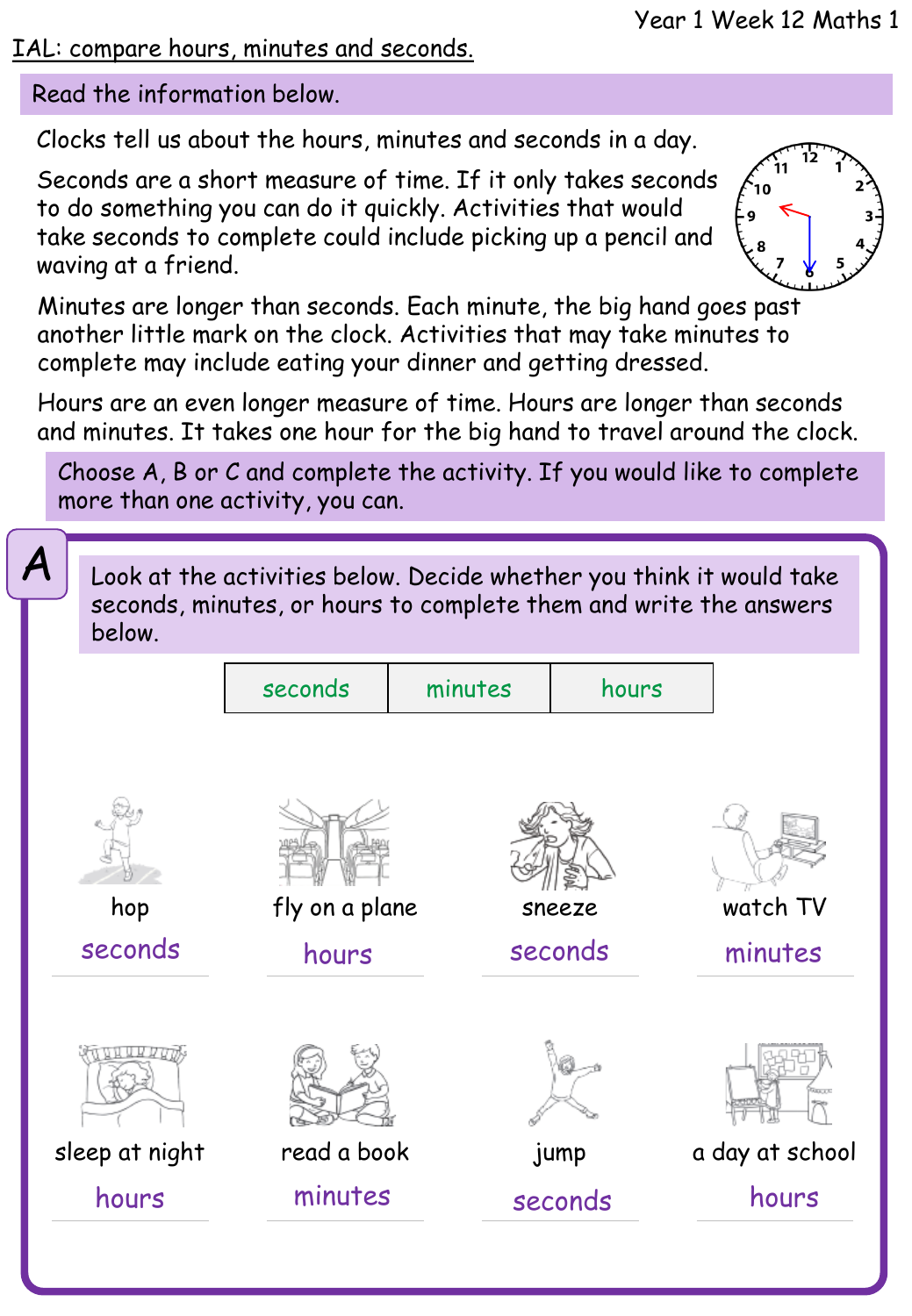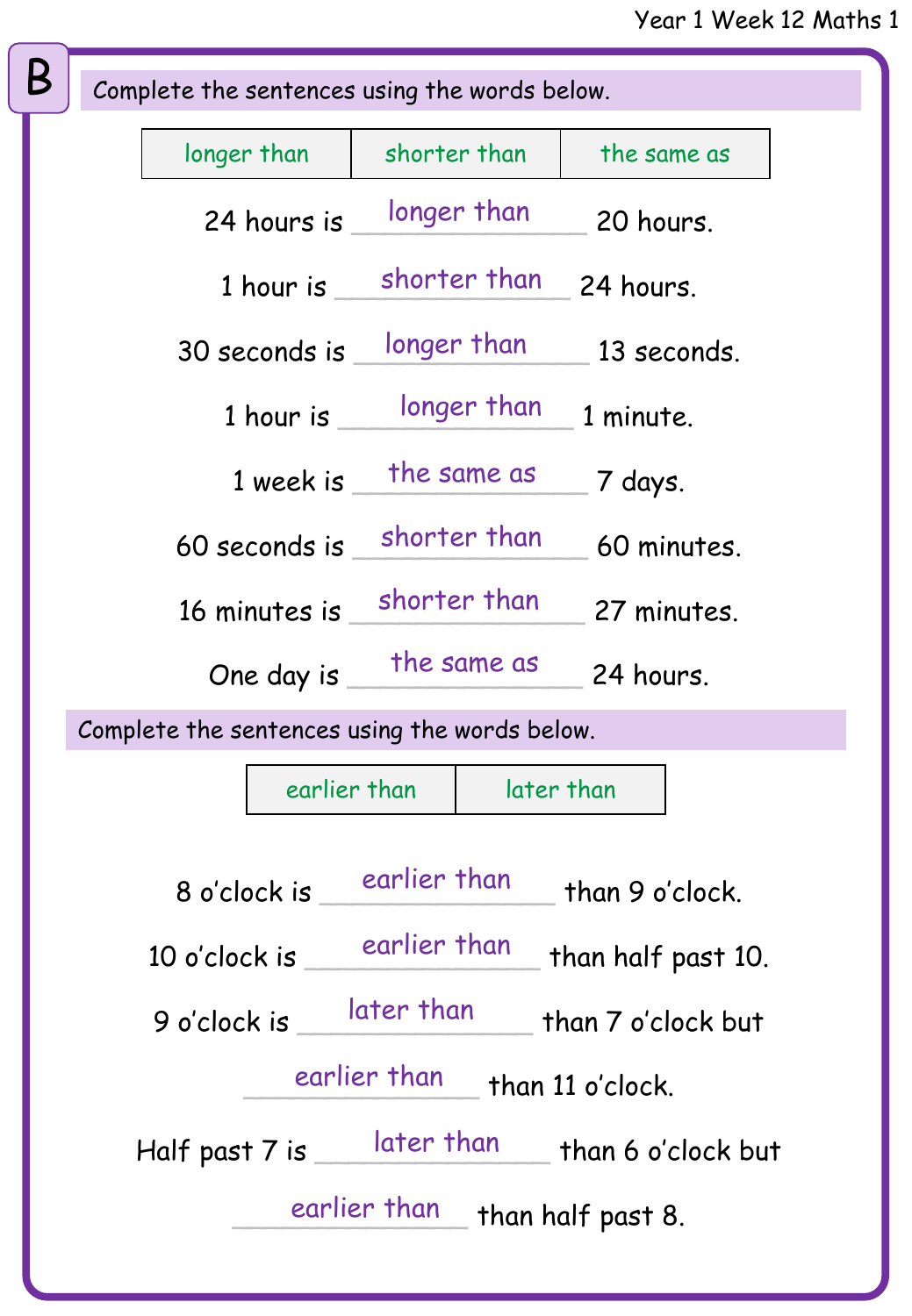# Write the Roman Numeral for each of these numbers. Look at worded problems below. Three dogs had a race around the park. Here are their times. Buster | Max | Spot 15 minutes 7 minutes 5 minutes faster Slower fastest slowest Use the words below to complete the sentences. Buster slower is than Spot. Buster is the \_\_\_\_\_\_\_\_\_\_\_\_\_\_ . Max is \_\_\_\_\_\_\_\_\_\_\_\_\_\_ than Spot. Spot is slowest slower \_\_\_\_\_\_\_\_\_\_\_\_\_\_ than Max. Max is \_\_\_\_\_\_\_\_\_\_\_\_\_\_ than faster faster Buster. Spot is the \_\_\_\_\_\_fastest \_\_\_\_\_\_. *Hint: the bigger the number is, the longer it took them, so the slower they are!*  Write the name of the correct dog. Which dog was 2 minutes faster than Max? Which dogs was 10 minutes slower than Spot? \_ Which dog was 8 minutes faster than Buster? Spot Buster Max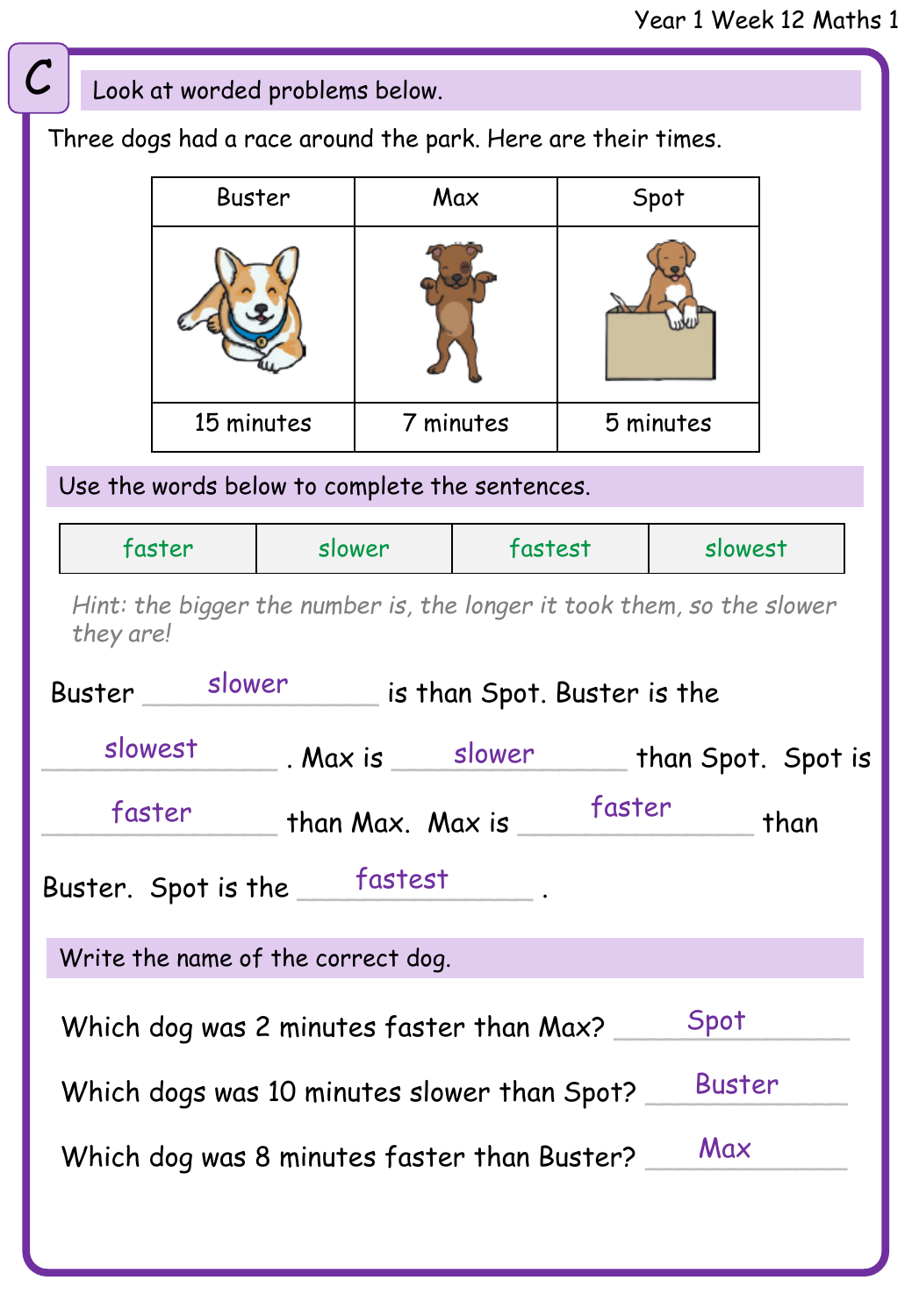### IAL: to tell the time to o'clock and half past.

Choose A, B or C and complete the activity. If you would like to complete more than one activity, you can.

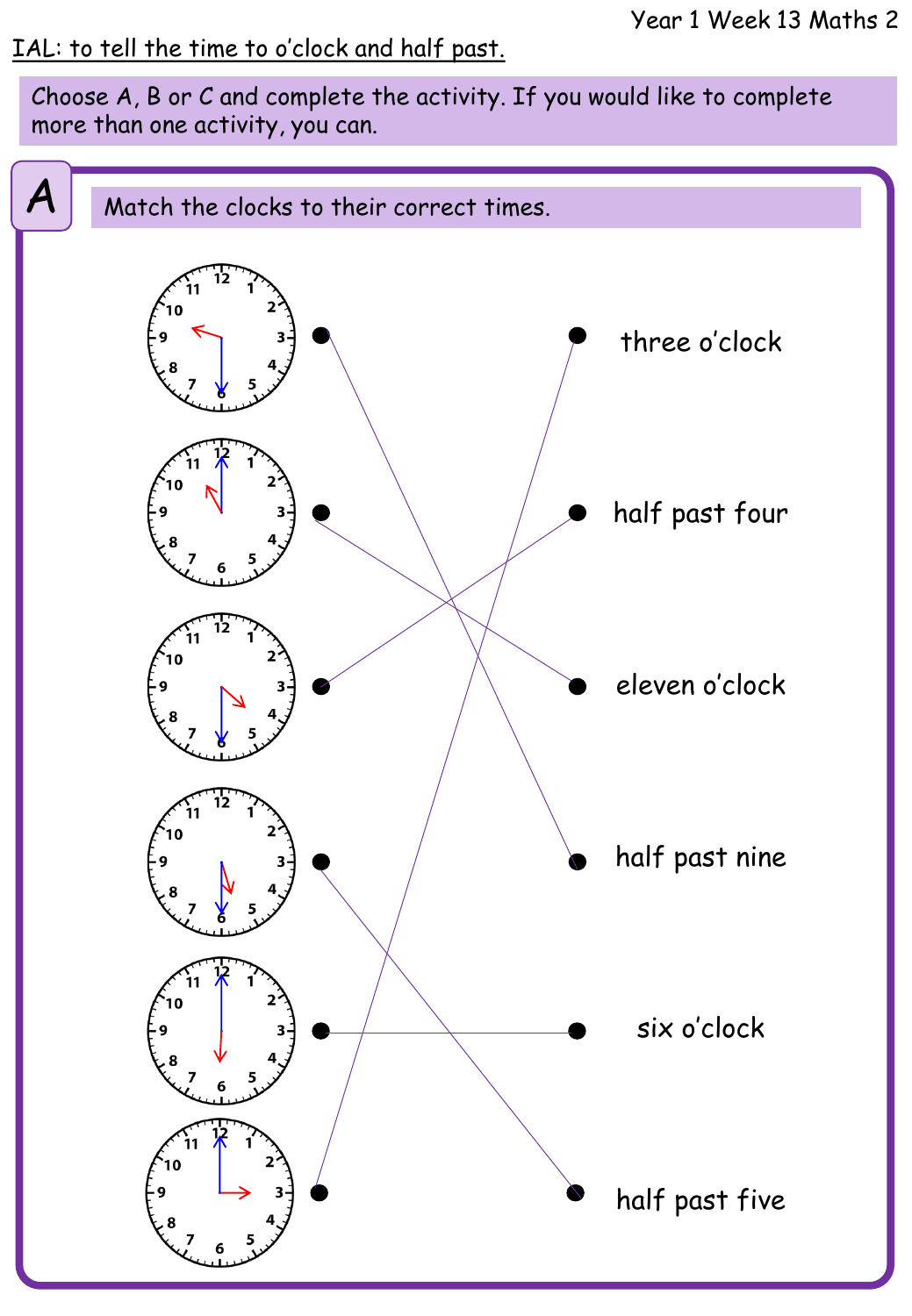two o'clock eleven o'clock half past three  $\mathsf{B}$  Read the time below the clock. Draw the missing hands onto the clocks.

half past ten

eight o'clock

half past seven

Rolew is Leupic's wept Lee hes mede four misteless drewine: Below is Laurie's work. He has made few mistakes drawing the hands on the clocks. One is correct. Tick the clock with the correct answer.



one o'clock √

half past 4 half past 8

Explain Laurie's mistake.

When drawing 'half past' on the clock, Laurie has used the hour hand (the

red one), instead of the minute hand (the blue one), to point to the number

six so it is not showing half past. He should have pointed the minute hand to

the number six to show half past.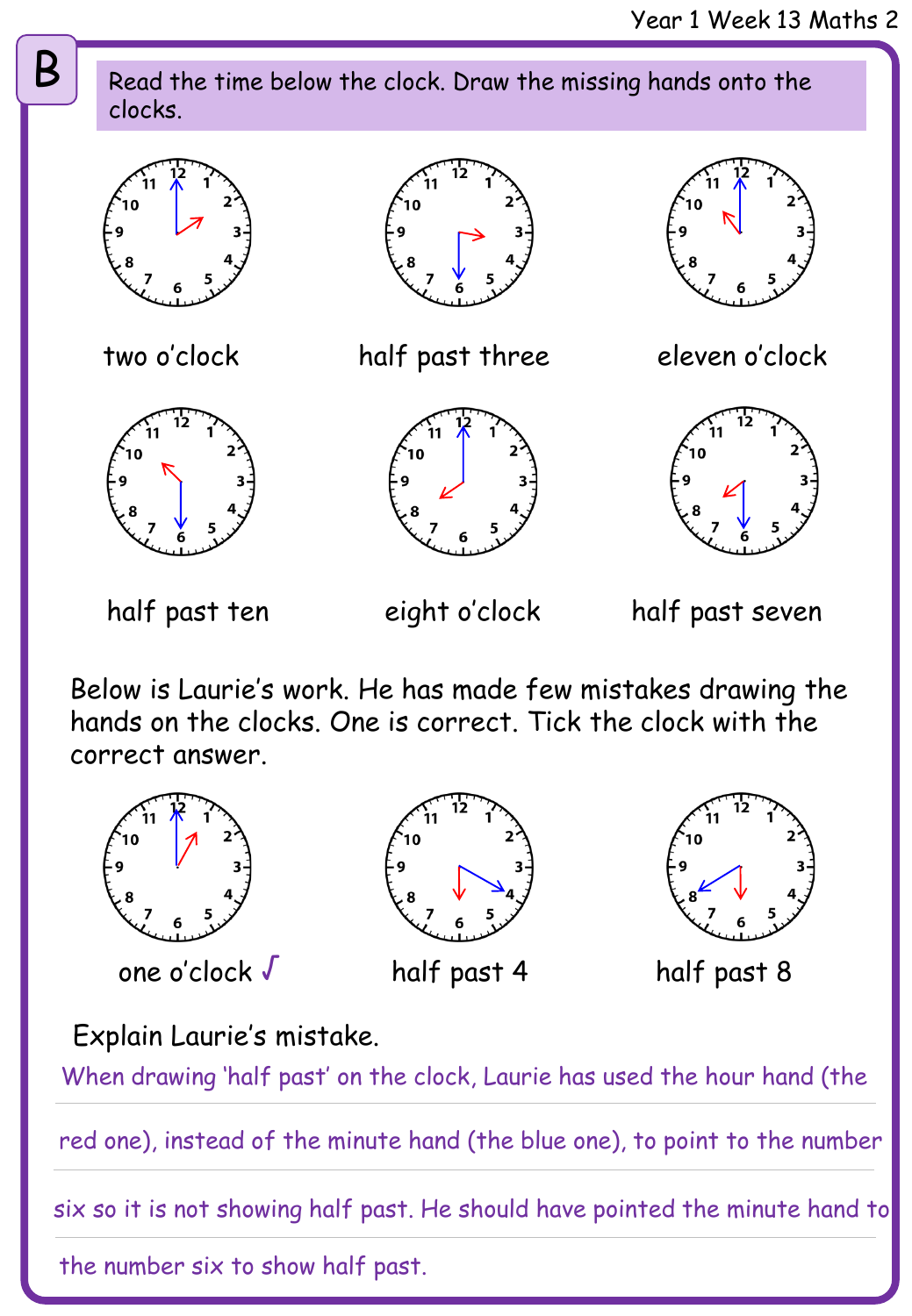

Below is Amara's work. She has made a few mistakes writing the times below the clocks. One is correct. Tick the clock with the correct answer.



Explain Amara's mistake.

For the first and the last clocks, Amara has placed the hour hands incorrectly. The hour hands should be just past the hour rather than just before. For example, in half past 11, the hour hand should be just past 11, in between 11 and 12.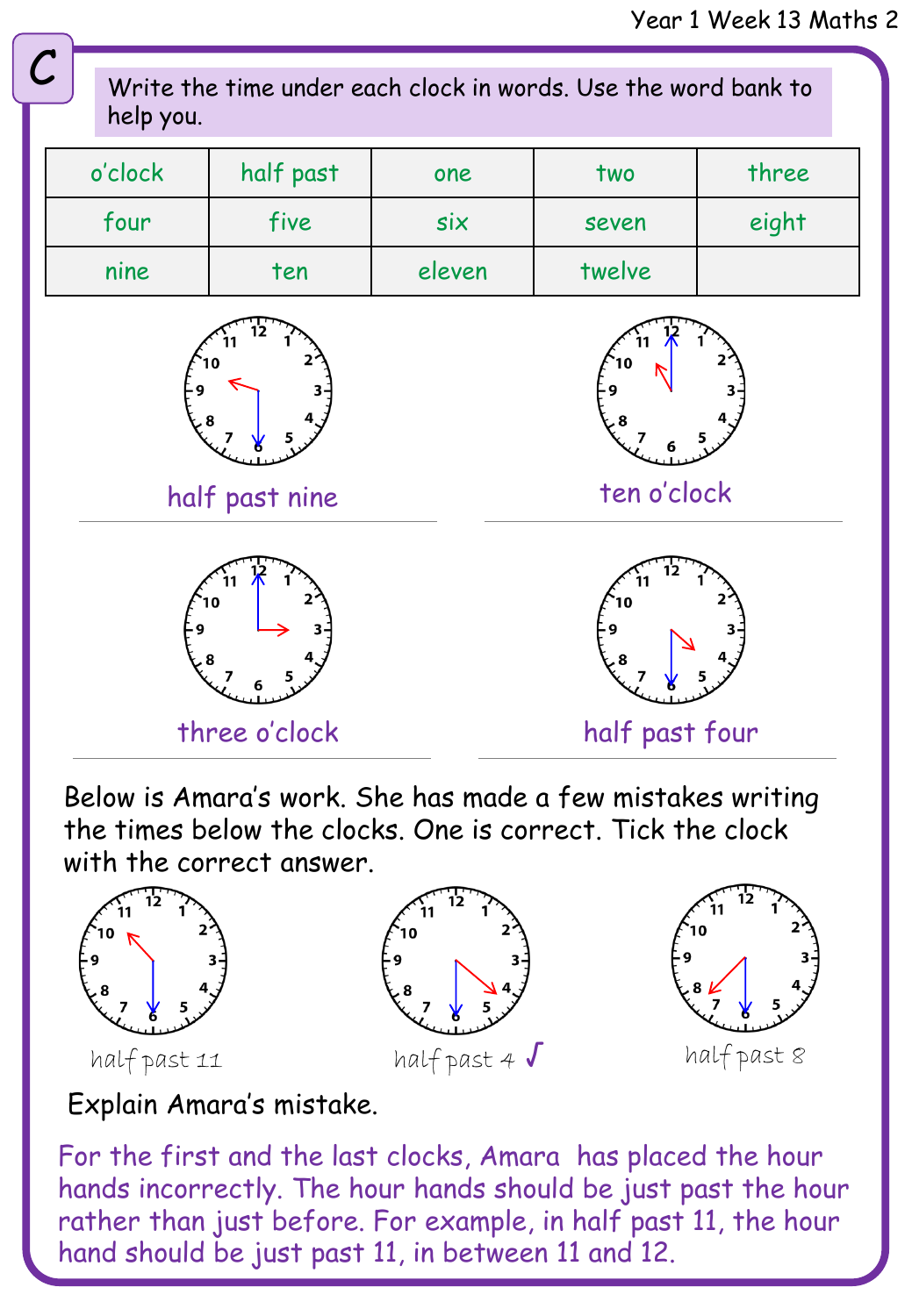#### IAL: to solve time problems.

Choose A, B or C and complete the activity. If you would like to complete more than one activity, you can.



Draw on the hands to show the time **1 hour earlier** than the time written below.



half past five four o'clock two o'clock



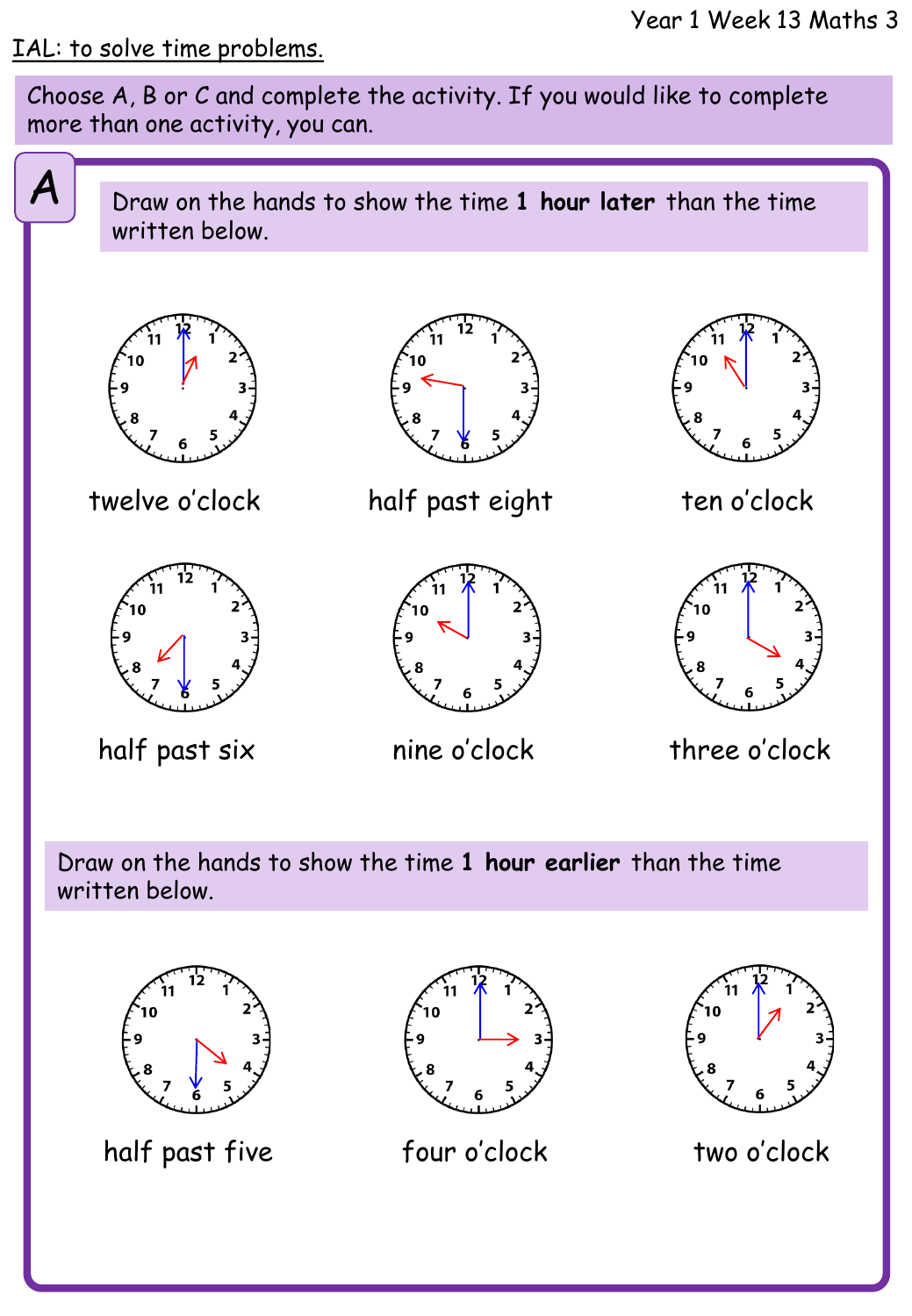## $\mathbf{B} \parallel \mathbf{R}$  Read the worded problem below.

1. Lily wakes up at 6 o'clock. Her brother wakes up an hour earlier than Lily. Circle the clock that shows which time her brother wakes up.





Explain your reasoning.

To find one hour less than 6 o'clock, you do

6 o'clock – 1 hour = 5 o'clock

2. Joe leaves for school at 8 o'clock. Harry leaves half an hour later than Joe. Circle the clock which shows when Harry leaves for school.



Explain your reasoning.

If Joe leaves at 8 o'clock, the hands on the clock would look like this  $\left(\mathcal{L}^{\infty}$  to show half an hour later, the minute hand must move forward half way round the clock and the hour hand must move half way between 8 o'clock and 9 o'clock.